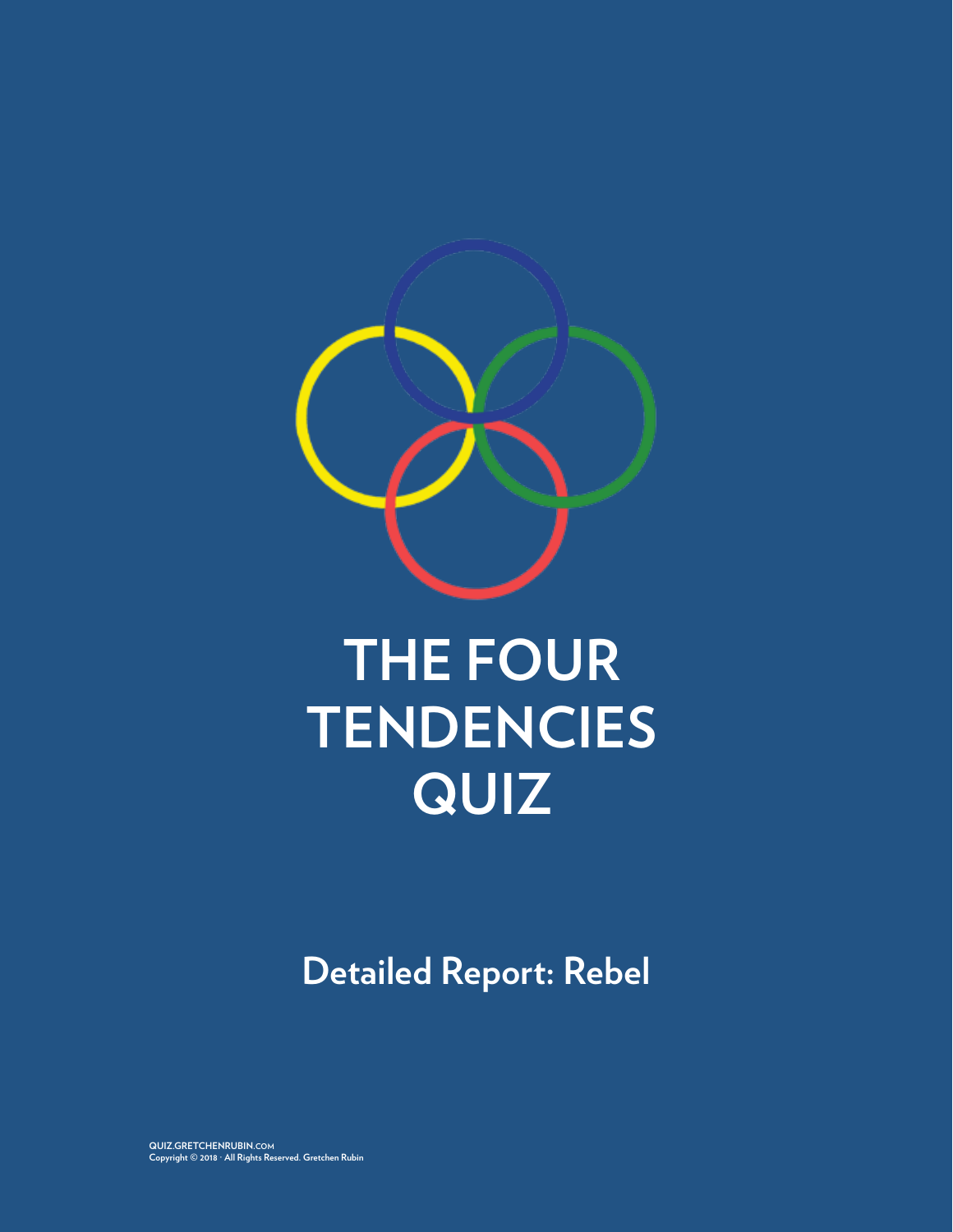## YOUR TENDENCY: **Rebel**

#### **According to your answers, your dominant Tendency is Rebel.**

The "Four Tendencies" framework describes how we respond to expectations. We all face two kinds of expectations:

- outer expectations, such as meeting work deadlines or observing traffic regulations, and
- inner expectations, such as quitting napping or keeping a New Year's resolution.



#### **UPHOLDER:**

"I do what others expect of me—and what I expect from myself."

#### **QUESTIONER:**

"I do what I think is best, according to my judgment. If it doesn't make sense, I won't do it."

#### **OBLIGER:**

"I do what I have to do. I don't want to let others down, but I may let myself down."

#### **REBEL:**

"I do what I want, in my own way. If you try to make me do something—even if I try to make myself do something—I'm less likely to do it."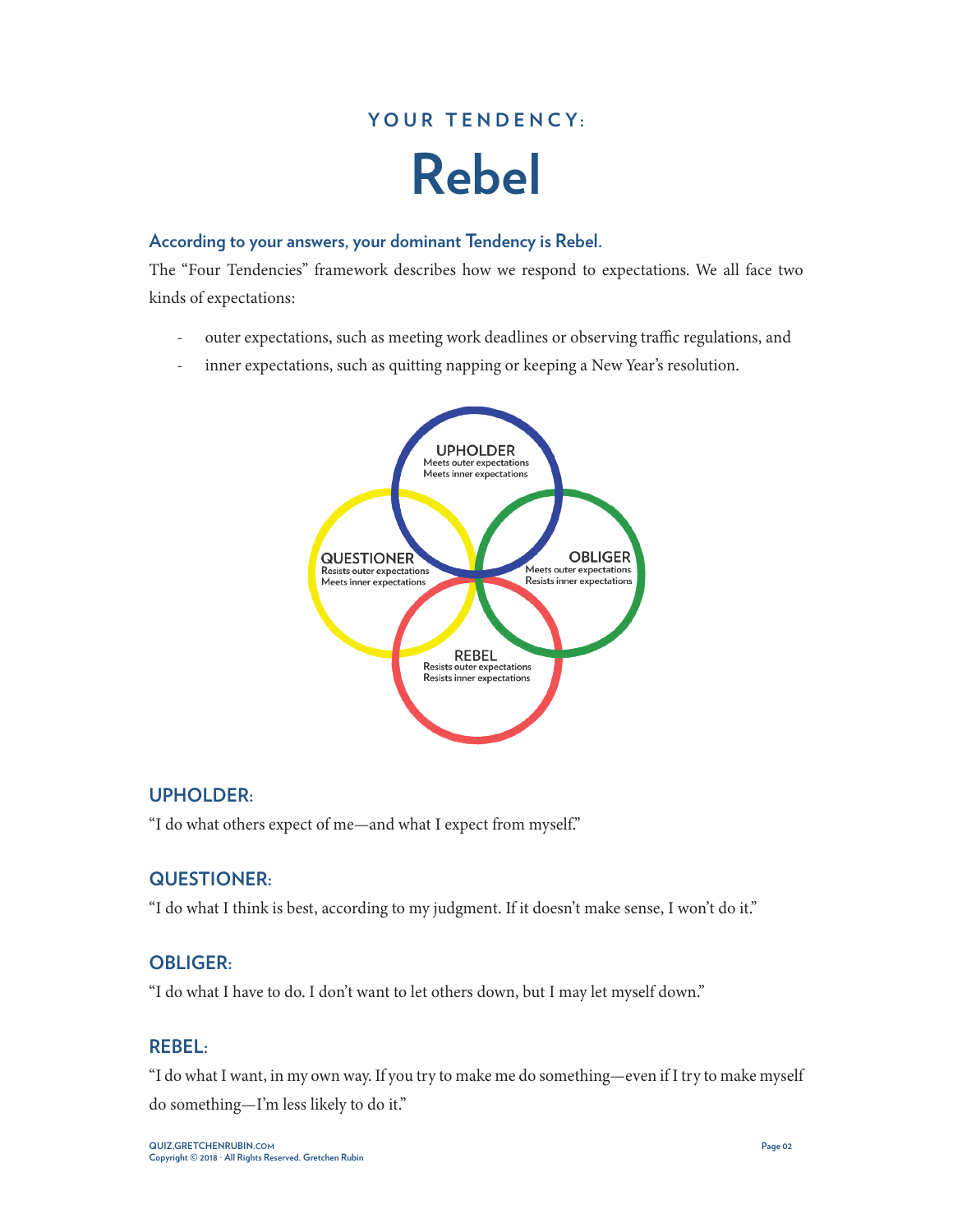### **So what does it mean to be an Rebel?**

**Rebels resist all expectations, outer and inner alike.** They choose to act from a sense of choice, of freedom. Rebels wake up and think, "What do I *want* to do today?"

Rebels place a high value on authenticity and self-determination, and bring an unshackled spirit to what they do. Rebels work toward their own goals, in their own way, and while they refuse to do what they're "supposed" to do, they can accomplish their own aims.

It's important to remember that *Rebels can do anything they choose to do*, and they seek to live up to their own identity and their values.

At the same time, Rebels often frustrate others, because they can't be asked or told to do anything. Unless it's a matter of living up to their values and identity, they aren't persuaded by an argument such as: "People are counting on you," "You said you'd do it," "Your brother will be upset," "This is the deadline," or "Everyone has to do this."

In fact, asking or telling Rebels to do something often makes them do just the *opposite*. The people around Rebels must guard against accidentally igniting their spirit of opposition—particularly challenging for the parents of Rebel children.

Rebels resist control, even self-control, and usually enjoy flouting rules and expectations.

In fact, Rebels sometimes frustrate even themselves, because they can't tell *themselves* what to do.

For the most part, they don't respond well to supervision, advice, directions, reminders, nagging, or routines, or doing repetitive tasks. They prefer spontaneity to scheduling. They may act as though the rules don't apply to them.

If a Rebel is in a long-term relationship in work or romance, the Rebel's partner is probably an Obliger.

To inspire a Rebel to act, it's most effective to:

- appeal to their identity—many Rebels place a high value on idealistic identities such "I'm a loving parent," "I'm a strong, engaged boss," "I'm a successful entrepreneur"), or
- use information-consequence-choice when explaining a task—"My experiences with my